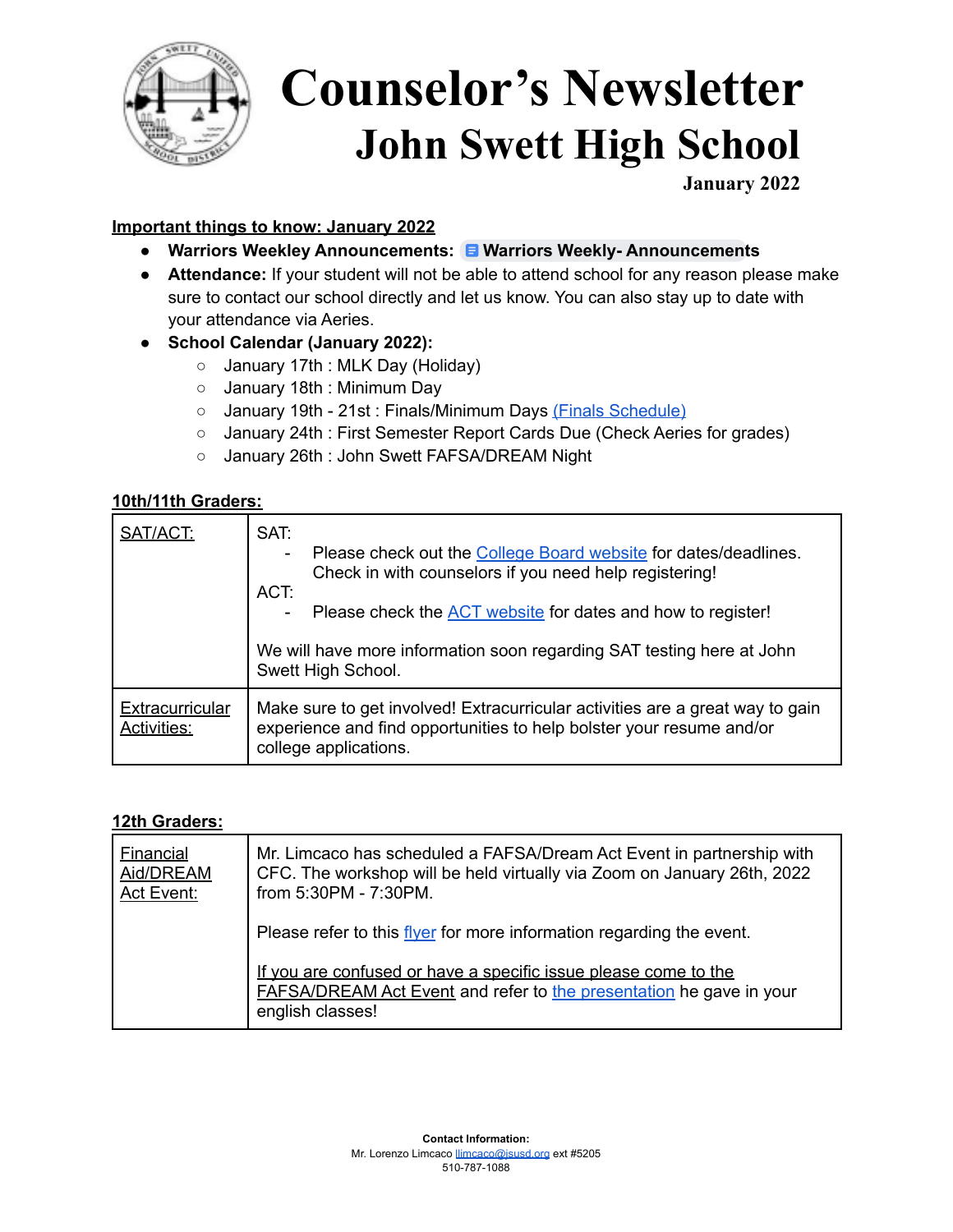

# **Counselor's Newsletter John Swett High School**

### **January 2022**

| 4-Year Bound<br>Students:    | Make sure to read all of the emails being sent to you from the colleges you<br>applied to. If you are ever unsure about an email that was sent to you<br>please make sure to reach out to me so we can look at it together.<br>Please make sure to read each and every email! Your acceptance could be                                   |
|------------------------------|------------------------------------------------------------------------------------------------------------------------------------------------------------------------------------------------------------------------------------------------------------------------------------------------------------------------------------------|
|                              | potentially rescinded if you fail to submit certain application requirements<br>that the school may ask for after you've submitted an application.                                                                                                                                                                                       |
| Community<br>College Events: | We will begin the process to support students planning on attending<br>community colleges in February. We will go over the application,<br>assessment, orientation, the required classes, and course registration.                                                                                                                       |
|                              | Please look for more information on those events soon.                                                                                                                                                                                                                                                                                   |
| Graduation<br>Risk:          | Once grades are posted on January 24th Mr. Limcaco will be reaching out<br>to parents/guardians of 12th grade students who failed a class and are<br>putting their graduation at risk. Meetings may be scheduled with Ms. Marley<br>and Mr. Limcaco depending on severity.                                                               |
|                              | Please make sure to check your Aeries account to review your current<br>grades. If there is an F for a student in the 12th grade, the class most likely<br>will impact their ability to get a diploma in June. If you are unsure or just<br>want to review your situation, please reach out to Mr. Limcaco so that he<br>may assist you. |
| College/Career<br>Events:    | Please make sure to check out our college/career events list that we update<br>regularly:<br>2021-2022 College/Career Events & Programs                                                                                                                                                                                                  |
| Scholarships:                | Check out the CSAC running list of scholarships:<br>August 2021-May 2022 LIVE.xlsx                                                                                                                                                                                                                                                       |

#### **All Students:**

| <b>Start of Spring</b><br>2022<br>Semester: | Friday, January 21st is the last day of the Fall 2021 semester. This means<br>that final exams for the fall semester will begin Wednesday, January 19th<br>and last until Friday, January 21st. The final grades posted will be the final<br>grades of the semester and will be posted on your transcripts for colleges<br>and jobs to see! |
|---------------------------------------------|---------------------------------------------------------------------------------------------------------------------------------------------------------------------------------------------------------------------------------------------------------------------------------------------------------------------------------------------|
| <b>Finals</b><br>Help/Support:              | Please utilize these next few days leading up to your finals to get<br>caught up on any missing work. Ask your teachers for guidance,<br>study guides, and best practices for how to study for finals.                                                                                                                                      |
|                                             | If you need additional resources, Mr. Limcaco also recommends checking<br>out Cornell Note Strategies to help you prepare.                                                                                                                                                                                                                  |